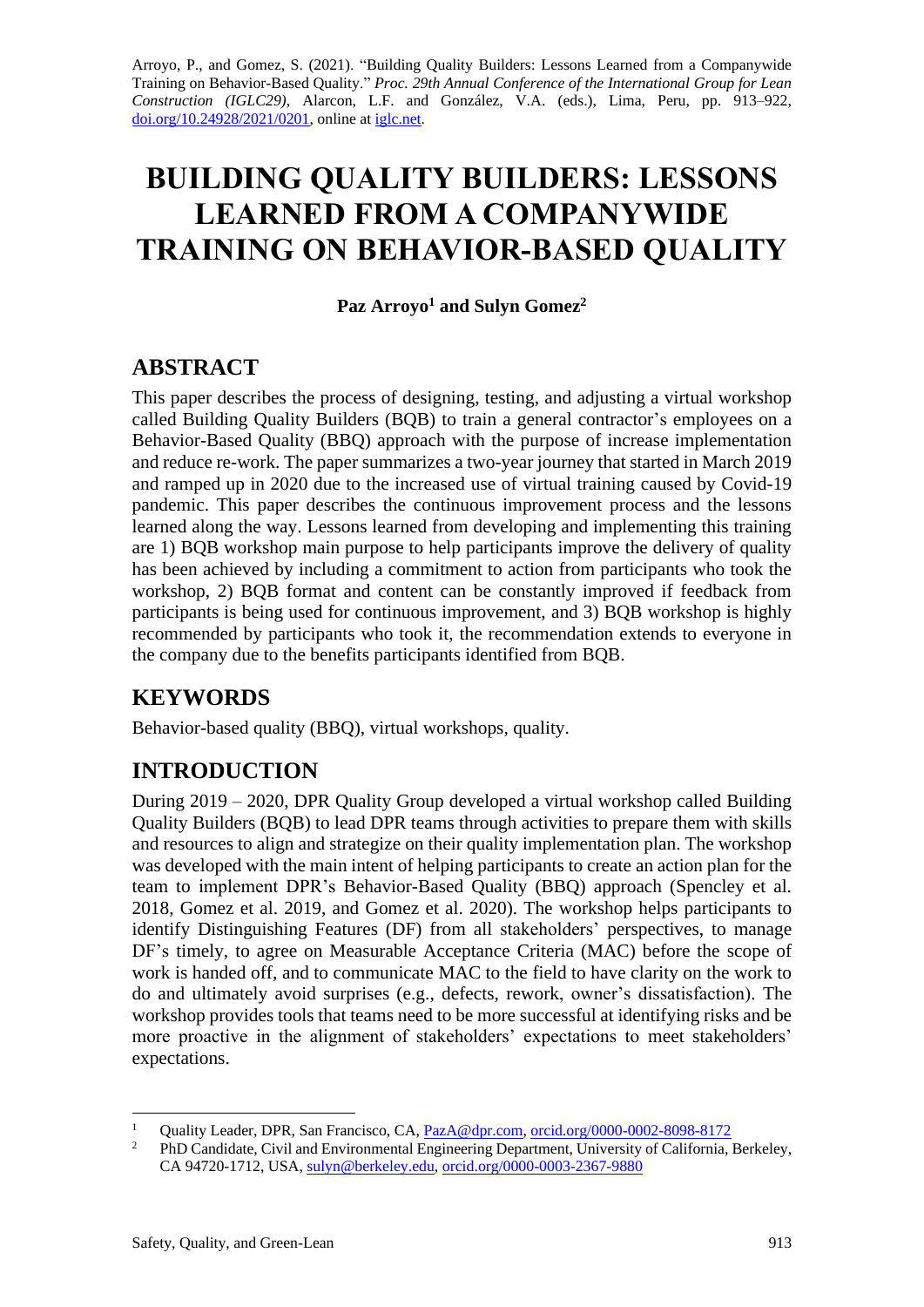The paper summarizes a two-year journey that started in March 2019, and it accelerated in 2020 given DPR's corporate decisions to deal with Covid -19 pandemic challenges. This workshop responded to 1) the need to improve quality management at the project level, 2) avoid rework and 3) an increased acceptance for virtual workshops. During Covid-19, with many teams working remotely, a larger number of teams were willing to join the workshop virtually. Up to date, 253 have taken the workshop in a total of 26 rounds. Participant's roles vary, including superintendents, project managers (PMs), and project engineers (PEs) including teams in all US Regions, Europe, and India.

Throughout conducting the workshops, we learned:

- 1. How to engage diverse teams ,
- 2. how to change the quality mindset from quality is something that happens after I do the work towards a proactive behavioral approach for quality, and
- 3. how to foster actions for implementing what was learned after taking the workshop.

For developing this workshop, we identified some of the behaviors that we want teams to display and created tools to support teams when having to lead difficult conversations to align expectations with owners, architects, and trade partners.

In this paper, we will share our journey to create the workshop, our struggles, the changes we implemented, and the results. We believe this process is not only useful for practical resons, but can also be a contribution to research for the lean construction community. In any lean implementation, spreading an idea or a program throughout a large organization is a challenge, especially in a company were top-down orders are not an option, instead the workshop aim to inspire and motivate teams so they want to achieve quality results. In this case, we worked to increase the practice of understanding and aligning expectations with all stakeholders, which is central to DPR's BBQ quality approach and for DPR's quality framework, based on Build with Passion, Clarity and Knowledge.

Several papers have studied teaching lean practices, such as lean leadership training (Hackler et al. 2018), teaching choosing by advantages (Arroyo et al. 2019), teaching lean construction (Tsao et al. 2013 and Nofera et al. 2015). However, due to the novelty of the BBQ approach, no publications on how to train people on the topic have been developed. This paper closes that gap. The paper describes the experience of designing a companywide virtual workshop to shift the quality mindset from build and check it to proactively align expectations to avoid rework, and describes the findings of having conducted the training with multiple teams. The paper also discusses the struggles, changes, and results to get more engagement and implementations. Finally, we discuss struggles and present recommendations for escalating the BQB workshop.

## **METHODOLOGY**

The methodology to develop and test the workshop followed Design Science Research (Hevner, 2007), where the artifact was the BQB workshop. DSR aims to test an Applied Science/Engineering (AS/E) to produce a scientific methodology (artifact) for construction projects, which are phenomena that vary according to time, contexts, and application conditions (Hevner, 2007). Design Science Research (DSR) is useful to evaluate evidence of learning and gain knowledge to inform best practices (Van Aken 2004).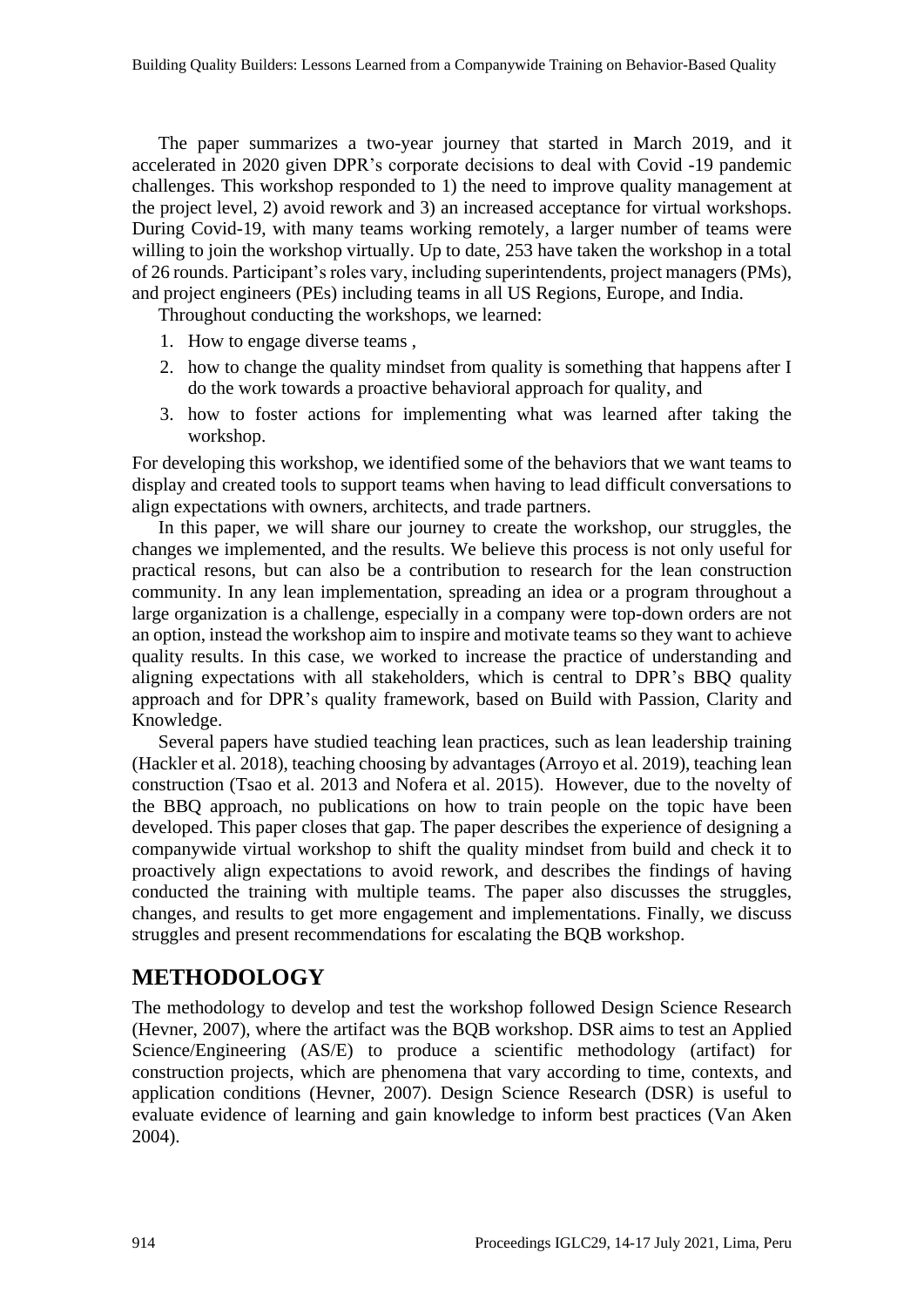In order to test the success of the BQB workshop several measures were used, such as 1) the number of participants that graduated from the program and its distribution by role and by region, 2) the commitment to implement DPR's BBQ from the participants and actual implementation verified on a follow up session, and 3) the participant's postevaluation of the workshop through a survey providing feedback on the workshop's, content, format, and impact.

## **BQB DEVELOPMENT AND ADJUSTMENTS**

The authors of this paper developed the first Building Quality Builders (BQB) pilot workshop with the support of DPR's Learning and Development team. This workshop was inspired by the company's BBQ approach. The pilot included 8 sessions, 1 session per week, with topics ranging from why a quality approach focused on behavior was needed to the leadership's role in implementing this approach and the relevance of language in quality. Figure 1 shows the evolution of the first 6 rounds (each round represents one group that took the workshop).



Figure 1: BQB Format Variation Changes

The pilot of BQB followed the flipped classroom approach, where all the learning material is available for participants before every meeting with the facilitator. The workshop material consisted of short videos, mostly DPR's internal videos of discussions held on a quality summit and a few project implementation stories, reading materials (Including Spencley et al. 2018), and live discussions with the facilitator(s) and supplemental resources. BQB pilot session was facilitated by the first author and the second author played the role of a participant along with other people. After each round the BQB workshop was adjusted based on the post-evaluation survey, and plus deltas given during the workshops.

Challenges found in launching and conducting the pilot, and the actions taken to address these challenges are:

- Commitment to an 8-week training was difficult for some participants, especially for the ones working on project sites whose schedule was highly variable. This helped to change the 8-week program to a 4-week program keeping the flipped classroom approach.
- Ideas and theory needed to be translated into more tangible examples. This helped to insert examples of projects that have implemented certain pieces of the BBQ process, how they did it, and what they achieved through this so that the workshop participants can visualize the implementation of the process in real cases.
- Some reading materials were too theoretical or extensive for some of the participants. This helped realized the struggle of people in projects to keep up with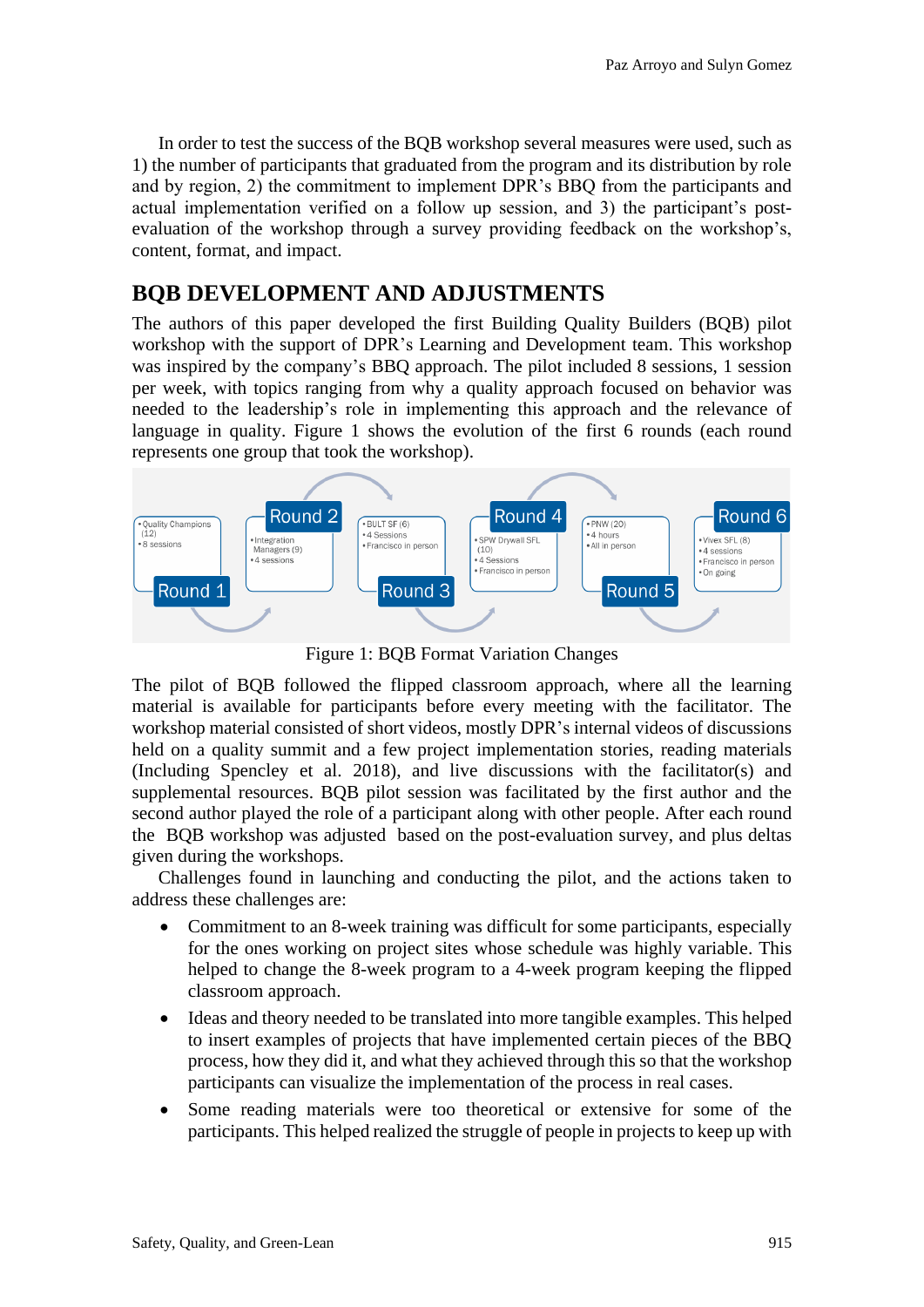readings and we replace these for videos that included similar messages that the readings intended to deliver.

• Some videos were too long. With the support of Learning and Development team some videos were edited aiming for shorter times so participants can watch them in small batches to accommodate their schedule.

Round 2 of BQB was tested with Integration Managers, who are in charge of supporting project teams set up best in class practices and help them choose the right tools. Some of the challenges highlighted after this round were:

- How to to escalate best in class practices across a variety of projects, including small renovations and large projects. Even when some project stories were added, the feedback was to develop more implementation examples from a variety of project types, especially for small projects.
- More clarity was needed on where was appropriate to identify DF, when to start implementing, and how to engage with external stakeholders. This led to looking for more case studies and develop more videos.

In parallel with BQB training, the authors kept learning from project implementation stories. Gomez et al. (2019) described a case study where the concept of BBQ was applied to the delivery of the component of architectural shear walls for a large project. This implementation highlighted areas for improvement in the delivery of quality components such as the need to:

- Make quality a responsibility of every individual and not just the project's quality champion or quality manager.
- Increase the awareness of DPR's quality approach focus on behaviors.
- Highlight best builders' behaviors by providing real case examples where BBQ was implemented.
- Create a quality implementation plan at the project level that engages every participant who has a stake in the delivery of specific quality components or services.

Round 3 was tested with a Business Unit Team that lead operations in South Florida. The team gave the following feedback:

- The team valued the materials, but the workshop had to be more action-oriented. This led to rethink all the prework questions to motivate participants to think about how they will implement BBQ on their projects or groups and to arrange all materials so the last session finished with an action plan.
- Better management of when this information is presented to teams. This lead to identify the project on the SE where new rounds will be tested, aiming for the early stages of the projects.
- Some videos were still long, and some had audio issues, specially wen it was a presentation recorded in a computer. This led to hire a videographer and make more professional videos capturing project stories.

Round 4 was tested on a self-perform team focused on Drywall. For this round, some shorter videos on drywall were added and most reading materials were only provided as additional materials, but not mandatory pre-work. The feedback was that the workshop was very helpful, but some members would have preferred an in-person session.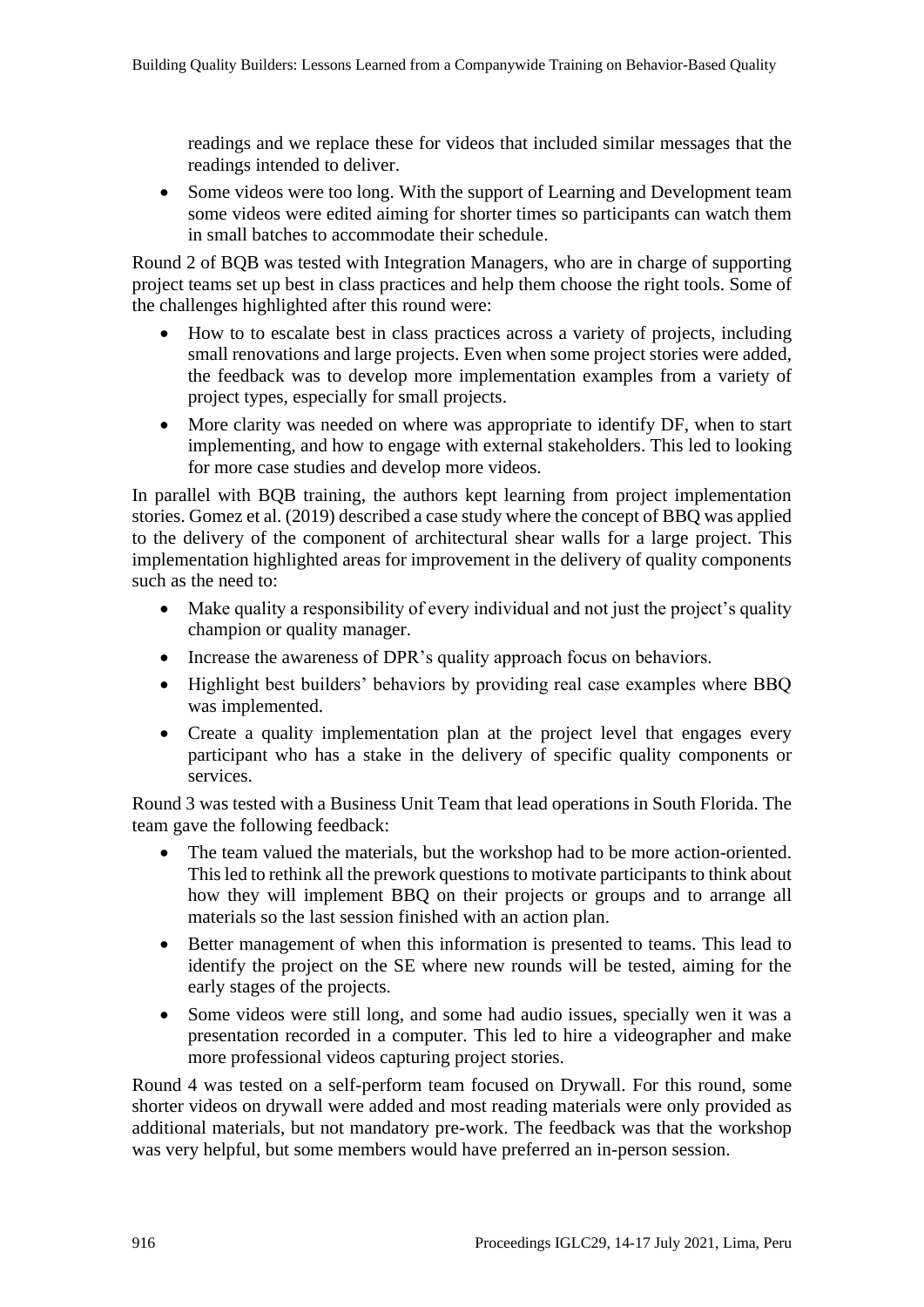Round 5 was compressed and develop in-person in 4 hours, some videos were sent as pre-work, but not all participants. Local quality champions presented stories and some role-play exercises were developed. The feedback of the session was positive; however, it was not possible to use all the materials. The conclusion was that keeping the flip classroom approach and the 4-week meetings was more valuable for participants.

Round 6 was presented to a project team in the early stages, one of the facilitators was on site and the other connected remotely. The team was excited about implementing this approach and the timing of the content was appropriate. Also, in round 6 we added a follow-up session 1 month after the last session to check on the team implementation.

From rounds 7 to 26 the format was the same as in round 6. We keep including new videos as they were developed for the pre-work, the new videos focused on interviewing teams and telling their perspectives on implementation, some project teams also included owners on the video stories. In addition, some of the sessions were offered to anyone in a region regardless of role, this helped tested the content on people working on small projects where having the whole team in the training at the same time was not practical. Also coordinating the right timing for teams has proven to be challenging. So, we offered a session for teams and open to anyone on a Business Unit or region.

#### **INTRODUCING PSYCHOLOGICAL SAFETY INTO CONVERSATIONS ABOUT QUALITY**

The construct of psychological safety has been linked to teams' learning behaviors and better team performance in multiple industries ranging from manufacturing to product development (Edmondson 2012, Edmondson 2018). In construction, as in other industries, learning is fundamental to keep improving and mitigating or eliminating issues that impact the quality, safety, and overall delivery of value (evidencing by rework, accidents, delays, cost overruns, and loss of trust). Gomez et al. (2020) introduced arguments that link psychological safety with the specific impact it can have on quality in construction projects. In summary, psychological safety is needed to raise questions or concerns about quality, and to lead conversations for aligning expectations with several Stakeholders.

BQB rounds 19 and 20 were used to introduced psychological safety into the conversations surrounding the delivery of quality components. This introduction to psychological safety included four steps: 1) presenting the definition of psychological safety, 2) highlighting its role in delivering quality, 3) discussing how psychologically safe participants feel on project teams with different project stakeholders, and 4) conducting an on-hands exercise where participants can observe and experience aspects of psychological safety.

The first and second steps of introducing psychological safety into the workshop consisted on conversations where participants described first their understanding of psychological safety and then the facilitators introduced the concept to the group together and discussed its relevance for delivering quality components. The third step aimed to grasp an overview of how psychologically safe participants feel when they work in construction projects and interact with multiple stakeholder groups, particularly with people from their own company itself (i.e., general contractor employees), owners, architects, and other subcontractors/trade partners. [Figure](#page-5-0) shows an example of the BQB 20 participants' responses to the question "how psychologically safe do you feel with these stakeholder groups?" The last and fourth step consisted of an exercise where participants were put in a certain scenario where they are asked to say "No" when they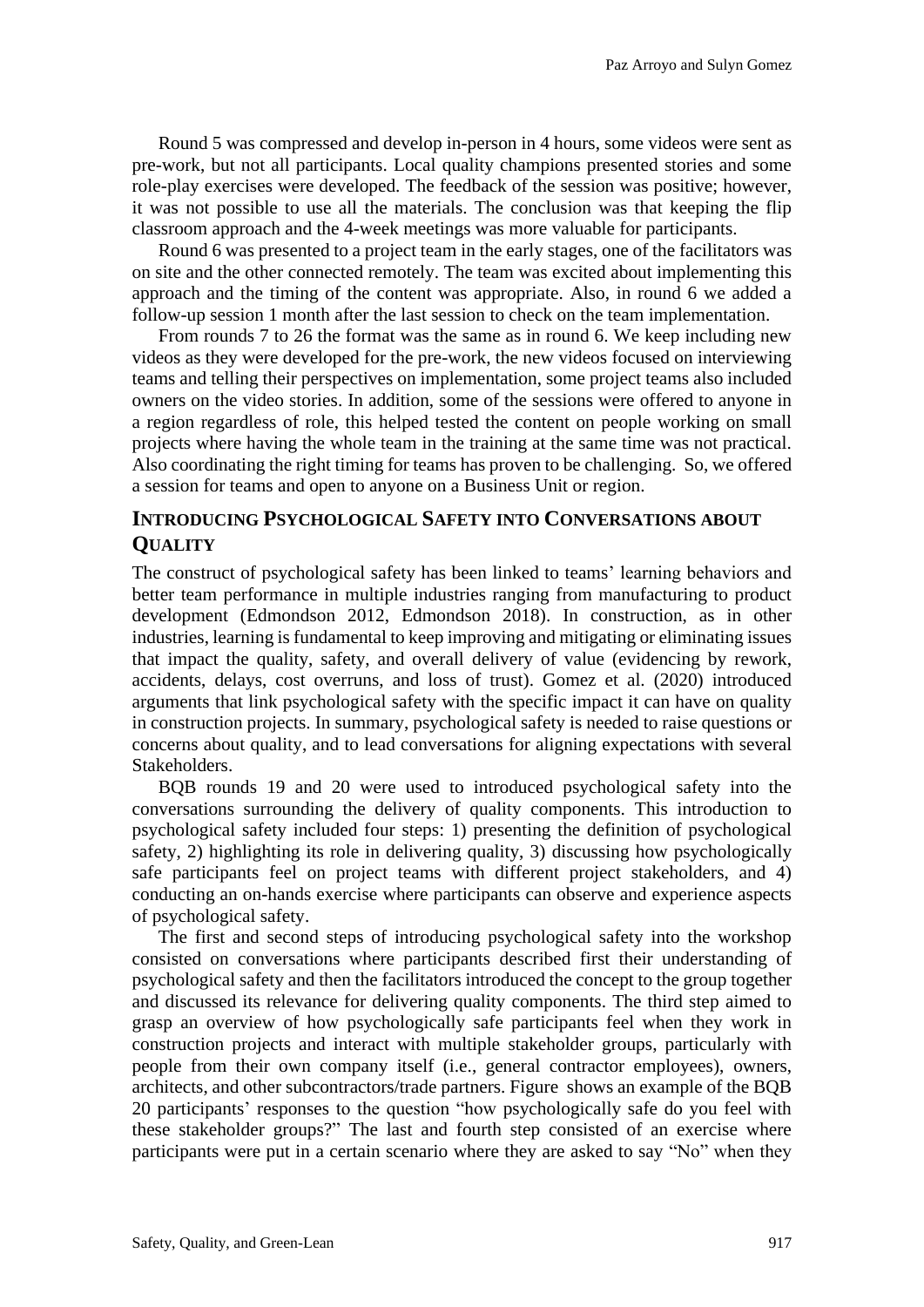receive a request. In the scenarios given for the exercise, participants are paired with another participant whose role can be seen as being a position of a higher or lesser power (i.e., an owner or a subcontractor respectively).



<span id="page-5-0"></span>Figure 2: Participants Feeling of Psychological Safety with Different Stakeholders Groups from the Perspective of the General Contractor in BQB Round 20

#### **EXERCISE ON ASSERTIONS (FACTS) AND ASSESSMENTS (STORIES)**

Gomez (2020) described the importance of the Language Action Perspective (LAP) theory in delivering quality components. LAP describes the different speech acts that can be part of a conversation. Among those speech acts, the assertions (also known as facts) and assessments (also known as stories) are fundamental for avoiding misunderstanding and confusion around quality expectations.

Round 19 and 20 also introduced an exercise where participants were asked to describe a picture of an architectural shear wall and a stairs mock-up. In their descriptions, they were challenged to differentiate whether what they have included in their list to describe the component was indeed an assertion (a fact that cannot be neglected e.g., the measure of the wall provided in the picture), or an assessment (an assessment that can be subject to interpretation). Round 23- 26 we kept the exercise on identifying facts and stories using the wall and stair examples.

#### **BQB CURRENT FORMAT**

The current format of BQB is based on a 4-week course plus a follow-up session a month after the latest session. BQB is facilitated internally by DPR Quality Leaders.

BQB continues to follow the Flipped Classroom approach. The course consists of short videos of DPR teams presenting their implementation stories now using a variety of project types, including small and large projects, different core markets, and also different perspectives based on roles. The class now also provides a summary of quality tools (A3 templates for DF, QIP templates, etc.). The applied learning activities described above (i.e., exercise on facts and stories) are also part of the live discussions with the facilitator(s). Participants are asked to dedicate 2 hours per week, totaling around 8 hours across 4 consecutive weeks, consisting of 1-hour of pre-work (watching short videos, reading short documents, and answering 5 questions) and 1-hour team call where participants engage in a safe and productive conversation. In addition, participants are asked to go to a 1-hour follow-up session that allows everyone to share what has been working and what needs to change.

The BQB workshop current agenda includes: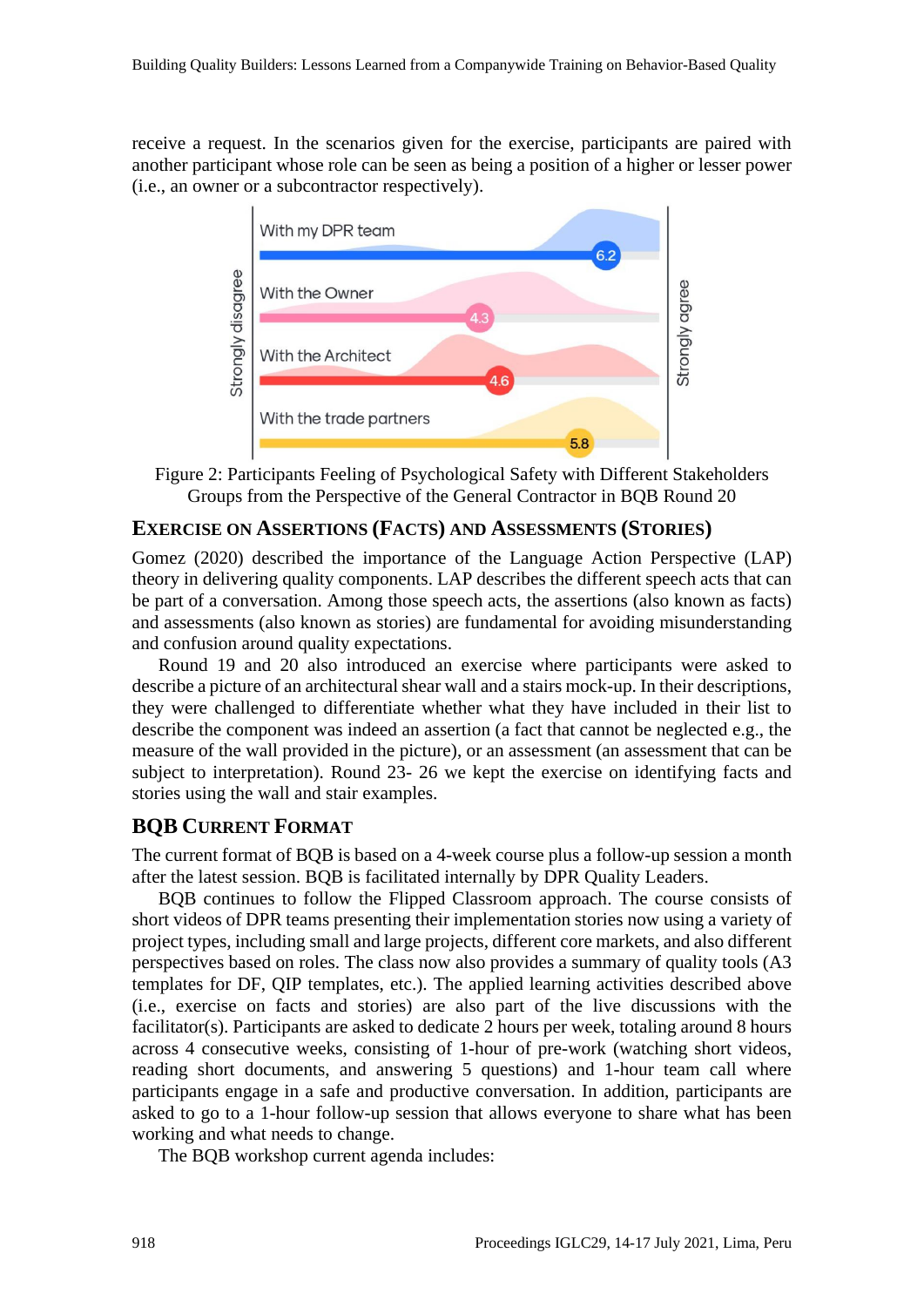- Session 1 Why a Behavioral Approach to Quality?
- Session 2 -Quality Language and Leadership
- Session 3 -How to Apply the DPR Quality Approach? (videos and materials include pursuit, pre-construction, construction, and post-construction examples)
- Session 4 Action Plan
- Follow up  $-4$  weeks after session 4.

## **RESULTS**

This section presents the results from the workshop in terms of feedback received from participants and examples of implementation where re-work was avoided.

#### **PARTICIPANTS**

Over the 26 BQB rounds, 253 participants have graduated. Participants have been mostly joining from the North West (NW) region, which includes DPR offices in San Francisco, Redwood City, Sacramento, San Jose, and Seattle. This is mainly due to stronger leadership support from the NW region. Other regions where participants have voluntarily enrolled in the training are South West (SW), South East (SE), North East (NE), Central, Europe, and India (Figure 3).



Figure 3: Number of BQB Participants by Region

Figure 4 shows BQB Participants by role. A variety of roles have participated in the training, with superintendents being the biggest group, followed by PMs and PEs.

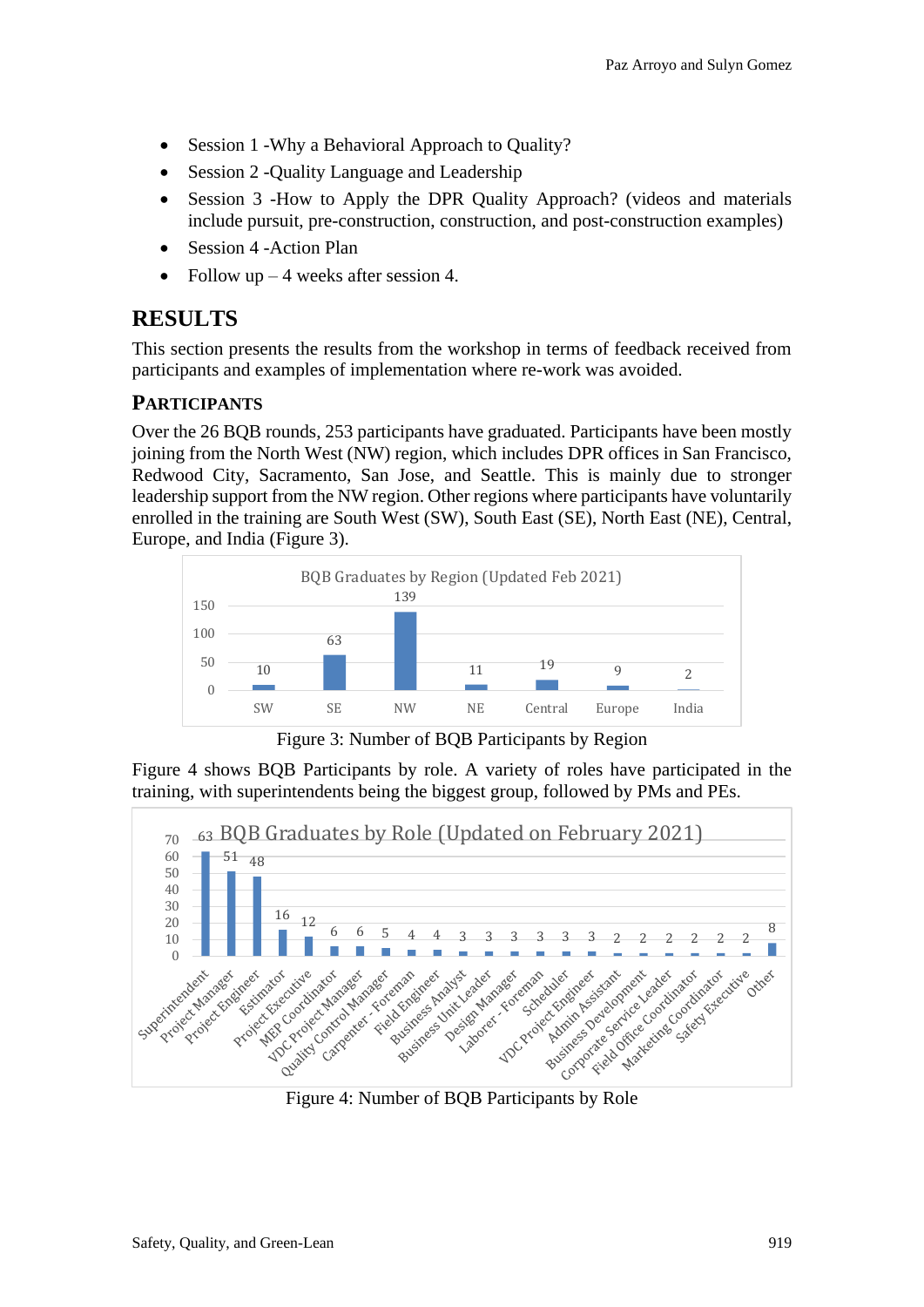#### **COMMITMENT TO ACTION**

In the last session of the training, participants are asked to develop an action plan in which they explain what they plan to do to implement what they have learned through the training. [Table 1](#page-7-0) shows an example of commitments made on BQB round 24 for a project team in the NE building a hospital project. A follow-up session was scheduled 1 month after the last BQB session, participants performed all committed actions.

<span id="page-7-0"></span>

| Table 1: BQB Group 24 Strategic Action Items |                                                                                                                  |                          |
|----------------------------------------------|------------------------------------------------------------------------------------------------------------------|--------------------------|
|                                              | <b>Strategic Action</b>                                                                                          | <b>Responsible</b>       |
|                                              | Create DFOW log                                                                                                  | Project Manager (PM)     |
| 2                                            | <b>Creating Visuals for Stairs</b>                                                                               | Project Engineer) & PM   |
| 3                                            | Taking the visuals and making sure they are part of Foreman<br>meetings and post them on the field in the areas. | Superintendent           |
| 4                                            | Provide support in the process, be engaged in quality conversations.<br>Provide input on problem areas.          | Precon                   |
| 5                                            | Ensure Quality approach gets implemented in next projects. GMP.<br>Planting seed in proposals.                   | <b>Project Executive</b> |

An A3 visual was developed for the Distinguishing Features of the stairs (Figure 5). The team collaborated with the project architect and owner to dive deeper into the construction details and found out some items were not clear, so they developed alignment and described MAC for them. The team was happy that all these details were sorted beforehand and agreed with the architect and owner, so all rework is avoided on this scope of work.



Figure 5: Example of Visual explanation of Distinguishing Features for a Stair.

#### **PARTICIPANTS FEEDBACK**

Feedback from participants was collected in a voluntary post-evaluation survey (48 respondents out of 253 participants). This section summarizes the results of BQB groups from 1 to 20. Participants were asked whether they would recommend the training to others at the company. Results show that 98% (47 out of 48) of the participants would recommend this program to their co-workers. When participants were asked who should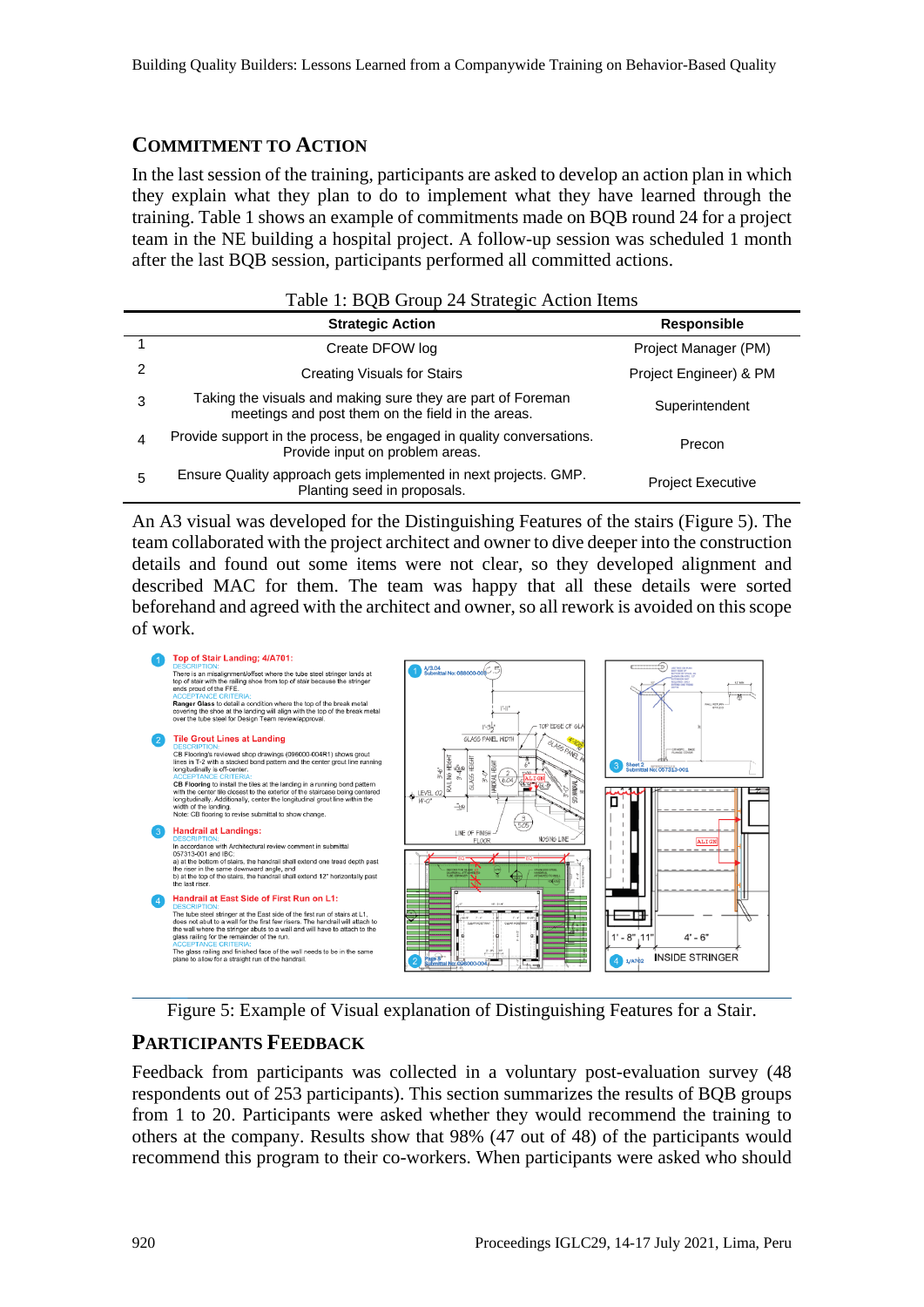go through the training the answers point out to PEs, Superintendents, PMs, PXs, Preconstruction, and BULT, many said everyone in the company.

In addition, participants' testimonials emphasized the benefit of the training and how it would change their behaviors moving forward when asked about their takeaways and future actions:

"The class significantly changed my view of quality and how awesome no rework can be, by being on the top of our game. I completely believe that anyone executing work should go through this training" – DPR Superintendent

"I am going to ask more questions, earlier to ensure that the "Unknown" is turned into the "Known" – Integration Manager

"The class reinforced to me the reality that we are a service industry. Most of our competition can build. We set ourselves apart when we have a process for capturing what's important to our clients and we deliver consistently. I think DFOW is a game-changer." - SPW Drywall Team Member

"When engaging the client, I will continue the conversation of what is important to them and how we incorporate quality." – Business Development

"DFOW aren't just applicable to the finished product but processes. Maintaining some type of consistency office-wide can help reinforce making our quality program and DFOW a habit." – Project Engineer

"It (Quality) represents an opportunity for DPR to drive higher Gross Margins. We need to create a common language that gives context to Quality as a value position." – Business Unit Leader Team Member

## **CONCLUSIONS**

This paper described the lessons learned through the development and teaching of BQB, a virtual workshop for training employees working in the construction industry on the BBQ approach towards quality. Following the DSR method, the workshop has followed a continuous improvement cycle of testing and refinement. The paper explains the different changes made to the pre-work, format to deliver the content, and discussion exercises. These changes were progressively made considering feedback from the postevaluation survey that participant gave regarding the format and content of the workshop.

Each addition to the workshop responded to specific needs. For example, the addition to include discussions around psychological safety into the workshop aimed to cover the gap of helping participants in the workshop understand how psychological safety can impact their work of delivering quality. Similarly, the addition to include an exercise on language action perspective basics to differentiate assessment versus assertions aimed to increase clarity on the way workshop participants express their expectations and understand other people's expectations properly. Another example is the addition to focus on getting commitment to action. Participants were asked to develop an action plan for how they could implement what was learned in the workshop sessions to the work they do.

Participants who took the workshop highly recommend taking this workshop to their peers, business unit leaders, and some recommended everyone in the company taking it. Their testimonials showed different areas where they observed the workshop being helpful to them in meeting quality expectations. The BQB workshop has helped